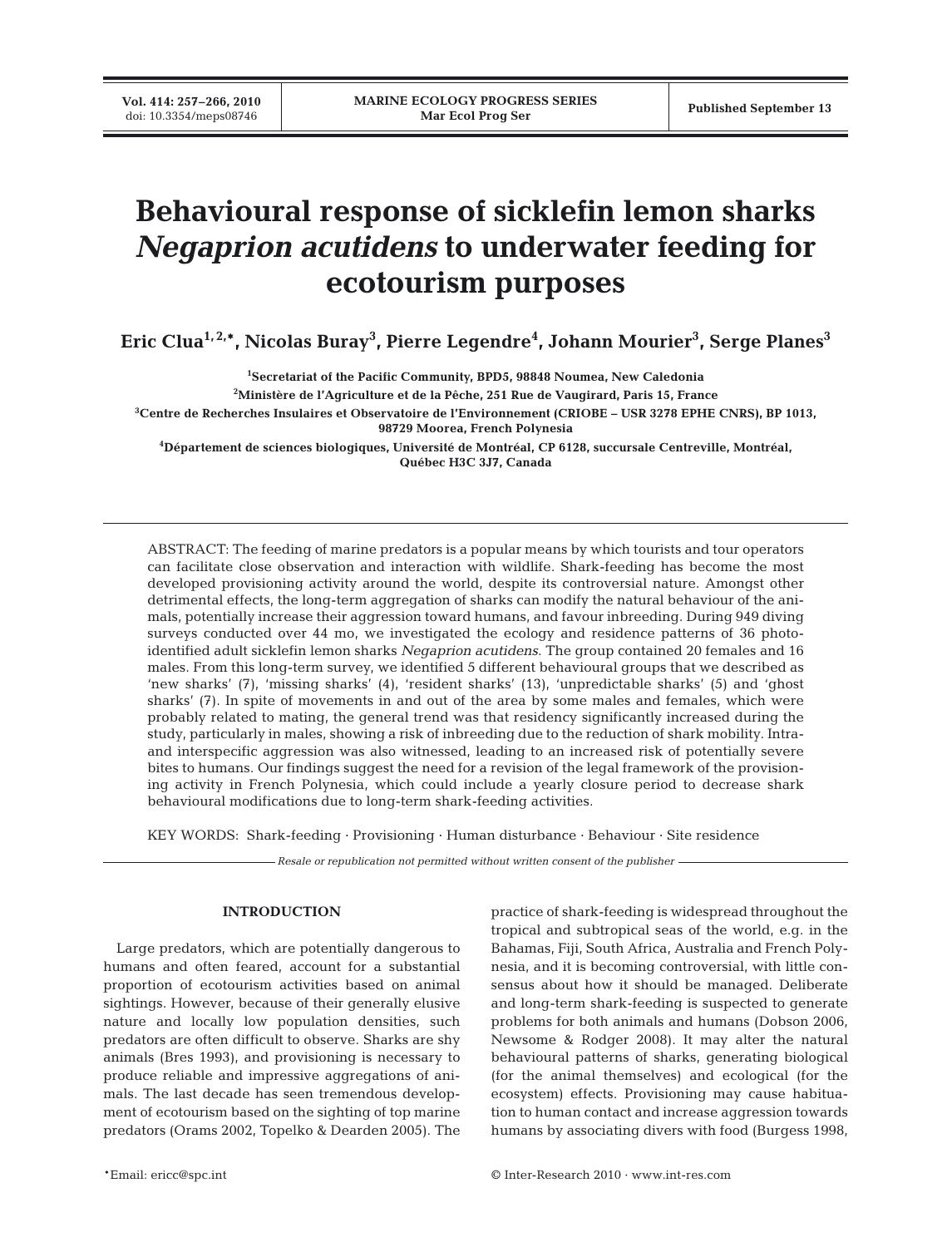Orams 2002). However, feeding wildlife can be a positive tool for assisting in the conservation of vulnerable and endangered species, through attaching economic value to wildlife and educating tourists about the need for conservation (Bookbinder et al. 1998, Halpenny 2003); it can also increase the probability of a shark encountering a partner as a result of aggregation (Orams 2002). Despite the controversy, few, if any, comprehensive reports have measured the impact of shark-feeding, which is now widespread and growing around the world.

To date, studies have been conducted on the effect of chumming on white shark *Carcharodon carcharias* in South Africa (Johnson & Kock 2006, Laroche et al. 2007), as well as sandbar *Carcharhinus plumbeus* and Galapagos *C. galapagensis* sharks in Hawaii (Meyer et al. 2009). These studies all concluded that moderate levels of provisioning of cage-diving ecotourism probably had a minor impact on the behaviour of the sharks and no risk of increased attacks on humans in adjacent areas. In South Africa, Johnson & Kock (2006) showed that conditioning only arises if white sharks gain significant and predictable food rewards, which only happens if operators contravene permit regulations prohibiting intentional feeding of sharks. White sharks are lured to the boat with baits (typically, mashed sardines and fish oil; Laroche et al. 2007) that are significantly different from their usual prey in the area, Cape fur seals *Arctocephalus pusillus pusillus* (Ferreira & Ferreira 1996). In Hawaii, Meyer et al. (2009) showed that cage-diving activities did not increase the number of attacks on humans, probably due to the fact that the shark tours use a small amount of fish scraps, mimicking the activities of crab fishing vessels which have been operating in the same area for over 40 yr. In both cases, while some food is used to attract sharks to the cages for observation and photography, the quantities involved are small, so this activity cannot be considered as real 'provisioning'. Light baiting is also used at Aliwal Shoal (South Africa) for attracting tiger sharks *Galeocerdo cuvier* and allowing encounters with snorkelers in open water (Dicken & Hosking 2009). However, the available scientific data focus on the economic value of the recreational activity, and do not address its effects on the behaviour of these potentially dangerous sharks (ISAF 2010). Bull sharks *Carcharhinus leucas*, another dangerous species (ISAF 2010), have been attracted to an ecotourism site in Beqa (Fiji Islands) since 2002 through a real feeding and conditioning process based on the release of several tuna heads during each dive (E. Clua pers. obs.); here again, however, the only data provided are socio-economic (Brunnschweiler 2010), with no reference to the biological issues of provisioning of carnivorous animals. Given the controversial nature of shark-feeding, there

is a critical need for empirical studies that focus on potentially dangerous sharks, and address both the potential disruption of their natural behaviour, which underpins their resilience, and the increasing risk of fatal attacks on humans (Garrod & Wilson 2006).

In French Polynesia, sharks are fed daily during diving activities. The main species involved, the sicklefin lemon shark *Negaprion acutidens*, can reach over 3 m in length and is considered to be potentially dangerous to humans (Maillaud & Van Grevelynghe 2005, ISAF 2010). This coastal shark is widely distributed in the Indo-Pacific, from Eastern Africa to French Polynesia. However, very little is known about the ecology of the sicklefin lemon shark in the Central Pacific. Despite its commercial value (Compagno 1984), only a few studies have been conducted in the Indian Ocean (Stevens 1984) and in Western Australia (White et al. 2004) besides a recent global genetic study (Schultz et al. 2008). The ecology of its sister species, the Atlantic lemon shark *N. brevirostris*, has been well documented during past decades (Gruber 1982, Chapman et al. 2009), mostly in the central Western Atlantic Ocean. However, while its early life has been extensively studied (Morrissey & Gruber 1993, DiBattista et al. 2007), very little is known about the adult stages of *N. brevirostris* and even less about *N. acutidens*.

Moorea Island (French Polynesia) is among the few locations worldwide where it is possible and feasible to have daily encounters with several wild adult sicklefin lemon sharks in their natural environment. This characteristic provided us with an opportunity to investigate the behaviour and residency pattern of an adult population of this reef shark species through daily underwater observations at a provisioning tourism location. Here, we describe the population size and structure of this species, aggregated for ecotourism purposes at a site on the northern outer reef of Moorea Island. We divided the population into co-occurrence groups and describe the residence patterns and behaviour of these groups. We also tested the hypothesis that shark-feeding increases the fidelity of lemon sharks to the site, and discuss the potential long-term effects on population resilience and behaviour, including the risk of increased interactions with humans.

# **MATERIALS AND METHODS**

**Study implementation.** The study was conducted at Moorea Island (17° S, 149° W) in the Society Islands Archipelago, French Polynesia. Shark-feeding activities started there in the late 1980s, in the lagoon, passes and outer slope of the barrier reef. In October 2004, Moorea authorities implemented a Management Plan for the Marine Environment (Plan de Gestion de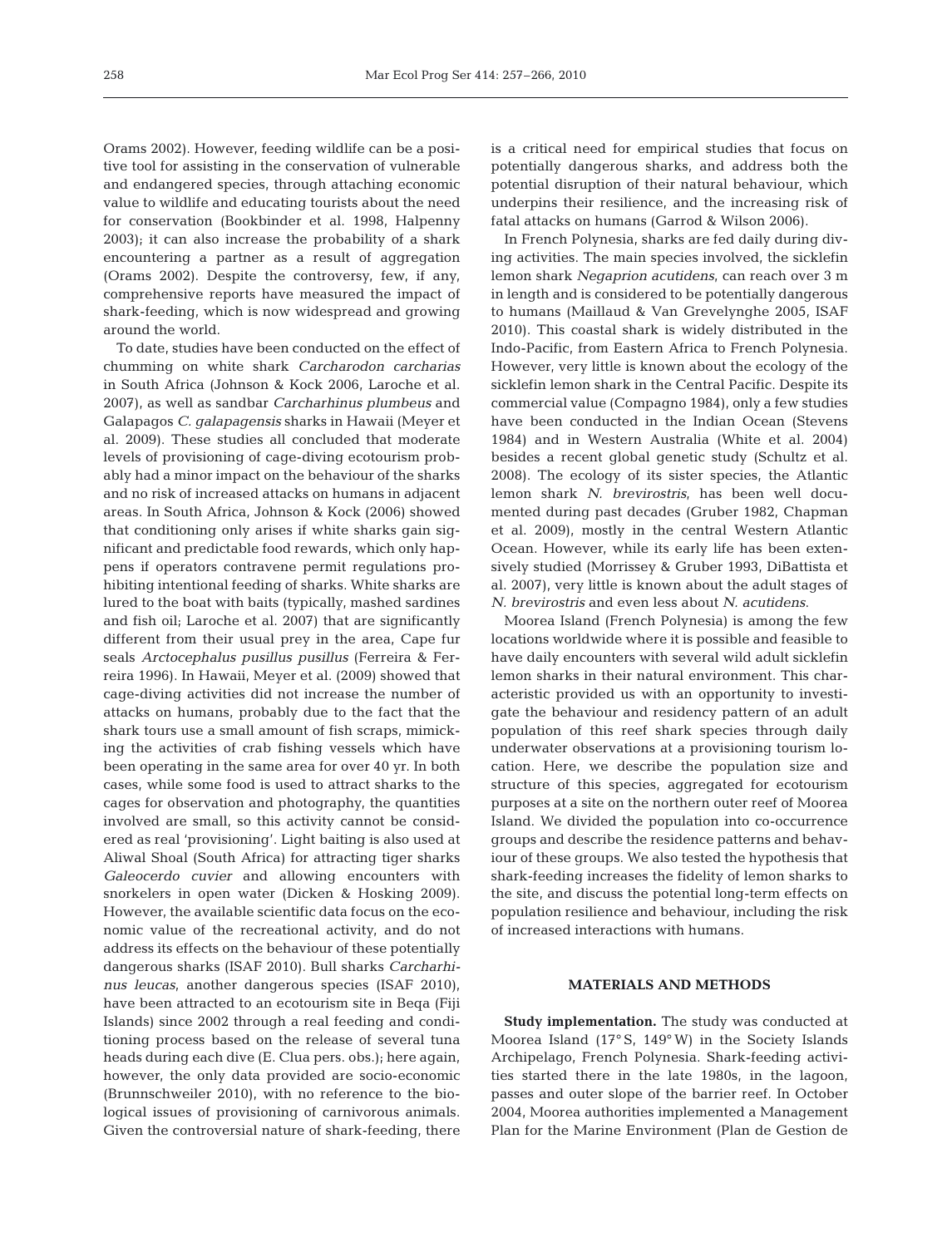l'Espace Maritime, PGEM) that restricted sharkfeeding activities to 2 zones. Our specific study area was located at Papetoai on the outer slope of the reef (from 149° 50' 670" to 149° 51' 389" W); it was selected for its abundance of sicklefin lemon sharks (Buray et al. 2009). At this site, 3 different diving centres feed the sharks between 08:00 and 10:30 h. Our feeding sessions were conducted in the presence of tourist divers through dives at depths of 20 to 25 m, starting at 09:00 h and lasting 60 to 100 min. Sessions consisted of placing a small cage containing tuna discards on the substratum at the beginning of each dive to lure and aggregate the sharks in the area. The food was released at the end of the dive for the benefit of 1 or sometimes 2 sharks. Data on the presence or absence of sharks were recorded on each dive using natural identification marks on their bodies (Buray et al. 2009), photographed with a digital camera when necessary. Part of the identification process included the determination of sex from the presence or absence of claspers, and total length, estimated visually. We cross-checked the reliability of this visual assessment through a laser measurement of some individuals, based on the projection of 2 laser light spots, 43 cm apart, onto the flank of the shark as it was photographed (Bansemer & Bennett 2008). DNA sampling with a biopsy probe mounted on a spear gun was also conducted on 80% of the sharks for paternity analysis (the subject of a complementary study), which also allowed us to assess the reliability of the photo-identification process through genetic fingerprinting.

The data analysed in the present paper comprise 36 sicklefin lemon sharks observed during 949 dives spanning 1338 d, or more than 3.5 yr. The study started on 2 January 2005, and ran until 31 August 2008. The animals are numbered F01 to M38 (F: female, M: male). Sharks numbered 14 and 22 are not included in the present study as they were photo-identified only once in the provisioning area.

**Statistical methods.** Females F32 and F33 and males M34 to M38 arrived at the study site late in the study and were seldom seen (2 to 19 times each, for a total of 51 sightings of these 7 ind.), and never in groups. The earliest sighting was on Day 692 of the study (animal M34). These 7 ind. were excluded from the following analyses; they were considered as a separate group.

For the 29 remaining sharks, we computed a square  $(29 \times 29)$  matrix showing how many times each pair of animals was observed during the 949 dives. That value is usually called *a* in descriptions of binary similarity indices like the Jaccard and Sørensen coefficients (Legendre & Legendre 1998); and we follow this usage in this paper. This statistic can be tested for significance against the null hypothesis  $H_0$  that there is no association between these 2 sharks. We developed an R function to carry out the test of *a* by permutation, following the method originally proposed by Raup & Crick (1979) and detailed by Legendre & Legendre (1998, p. 273). The function produced 2 outputs: a (29  $\times$ 29) matrix of coefficients *a* and a  $(29 \times 29)$  matrix of p values (after 9999 random permutations) associated with the coefficients.

We used the matrix of p values to delineate groups of lemon sharks. An initial total of 406 tests of significance were computed. The Holm (1979) correction for multiple testing was applied to the p values to obtain an experiment-wise error rate of 5%. After correction, the 52 pairs of animals that had *a* coefficients with original p values of 0.0001 or less remained significant. Agglomerative clustering methods were not useful for this study because the groups were not clearly isolated from one another and some individuals belonged to 2 groups. We therefore examined the connections among animals on a graph obtained by principal coordinate ordination of the matrix of significant p values (Gower 1966, Legendre & Legendre 1998).

We used simple linear regression analysis to relate the abundances of the sharks, globally and in groups, to days since the beginning of the survey, in order to determine which group, if any, displayed increased fidelity to the site. The regression lines were plotted on graphs showing how many sharks of each group were observed during each dive.

## **RESULTS**

#### **Population size and structure**

The 36 observed sharks comprised 20 females (55.5%) and 16 males (44.5%). Total length (TL) of the identified sicklefin lemon sharks ranged from 230 to 310 cm, with a mean of  $273 \pm 24$  cm (95% confidence interval, Fig. 1). The sex ratio was slightly in favour of females all year long but varied during any given year, with the number of males decreasing during the reproductive season, around October (Fig. 2). Overall, this population was made up of adults larger than 230 cm, which are assumed to be sexually mature at that size (Stevens 1984).

#### **Residence patterns and grouping**

Fig. 3 presents the co-occurrence links between sharks in the principal coordinate ordination plot. The first 2 principal coordinate axes accounted for 21% of the variance in the matrix of p values, which is sufficient for such a representation. One can make out 5 groups, with the largest possibly containing 2 subgroups.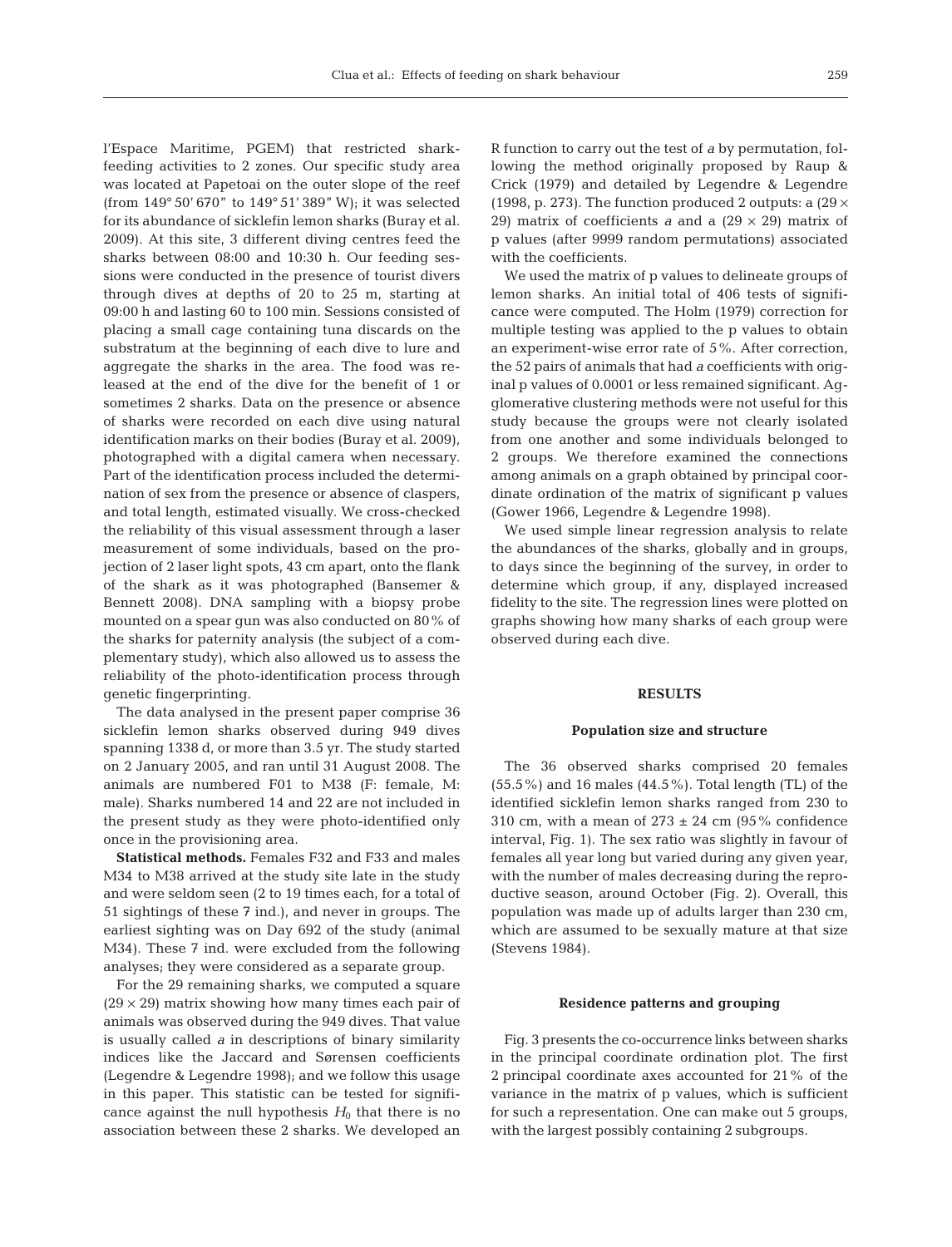

Fig. 1. *Negaprion acutidens*. Size distribution of the 36 male and female sicklefin lemon sharks at the Moorea sharkfeeding site. Individual sharks are identified in the histogram bars

Group A (51 sightings in total), designated 'new sharks', comprised females F32 and F33 and males M34 to M38. They arrived at the site late in the study (first sighting on Day 692). These individuals were seldom observed, and no more than one was seen during a dive (Fig. 4A), as described in the statistical methods above. Because of their peculiar time distrib-



Fig. 3. *Negaprion acutidens*. Principal coordinate analysis (PCoA) ordination showing the co-occurrence links among sharks with a p value of 0.0001. The first 2 PCoA axes together account for 21% of the variation in the matrix of p values among the 29 sharks. Groups B, C1 and C2 are identified by ellipses, and Groups D and E by asterisks and black dots, respectively

ution, they displayed a strong significant increase with time (Table 1). This grouping was more a result of late occurrence than any real interaction grouping. However, it demonstrates a renewal of the pool that gained 7 new individuals (20%) in a single year.



Fig. 2. *Negaprion acutidens*. Mean number of male and female sharks in each month of the year after 44 mo of observation with 95% confidence intervals (error bars)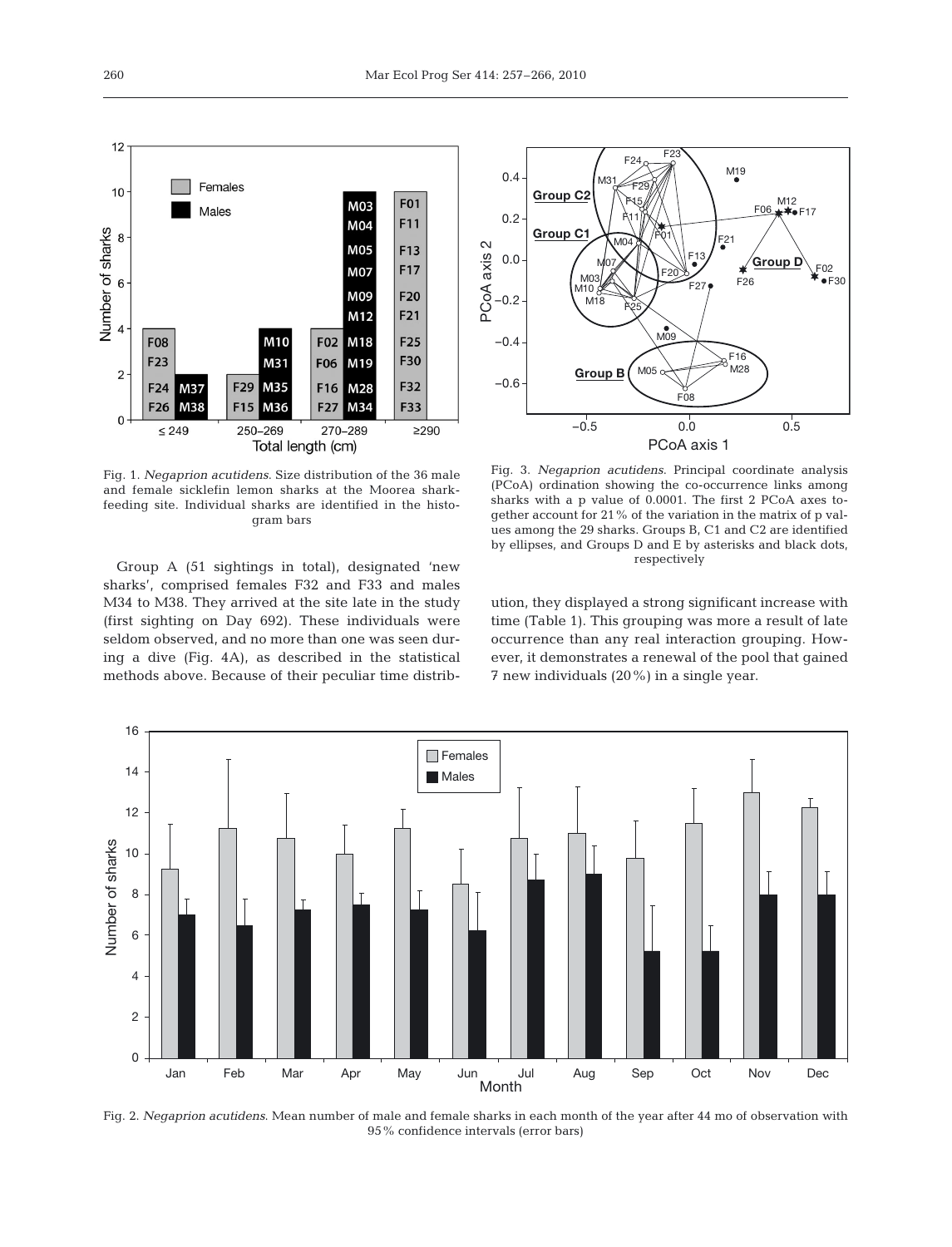

Fig. 4. *Negaprion acutidens.* Total number of sharks in a group (A to E are the group identifiers) observed during the 949 dives (days from the beginning of the survey along the abscissa). The linear regression line is shown in each graph, except for Group E. Vertical dashed lines are year divisions (2005, 2006, 2007, 2008)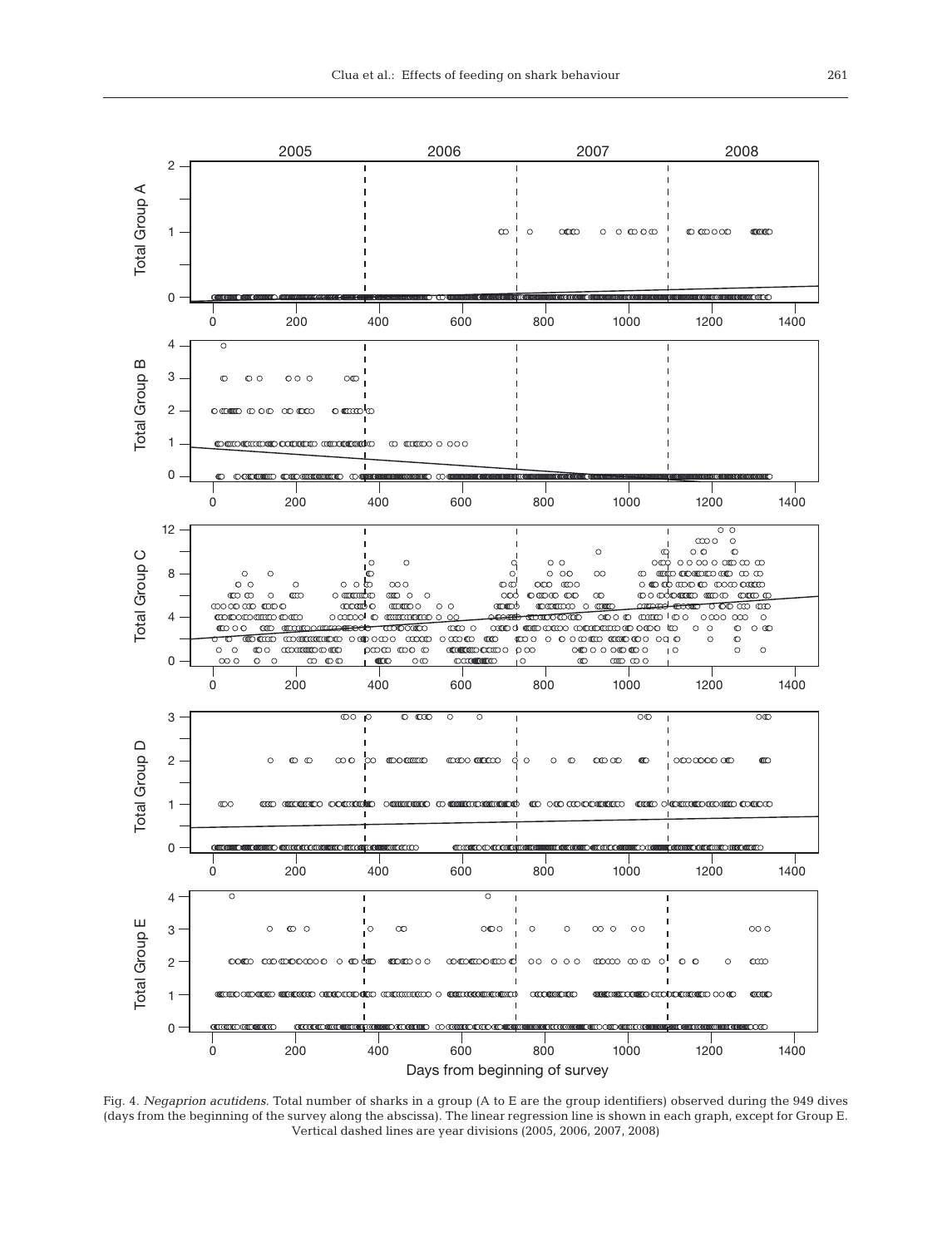Table 1. *Negaprion acutidens*. Simple linear regression results for the relationships between the number of sharks, globally and in groups (except Group E), observed during 949 dives, and the number of days since the beginning of the survey. The slope values are very small because the day numbers range from 2 to 1339

|                                  | Slope                             | p-value                                          | Interpretation                                             |
|----------------------------------|-----------------------------------|--------------------------------------------------|------------------------------------------------------------|
| All sharks $(n = 36)$<br>Group A | 0.00176<br>$1.542 \times 10^{-4}$ | $2.05 \times 10^{-12}$<br>$3.68 \times 10^{-16}$ | Strong significant increase<br>Strong significant increase |
| Group B                          | $-8.588 \times 10^{-4}$           | $< 2 \times 10^{-16}$                            | Strong significant decrease                                |
| Group C                          | 0.00260                           | $< 2 \times 10^{-16}$                            | Strong significant increase                                |
| Group C1                         | 0.00033                           | 0.0151                                           | Slight significant increase                                |
| Group C <sub>2</sub>             | 0.00252                           | $< 2 \times 10^{-16}$                            | Strong significant increase                                |
| Group D                          | $1.677 \times 10^{-4}$            | 0.0103                                           | Slight significant increase                                |

Group B (246 sightings), called 'missing sharks', contained the 4 strongly interconnected sharks (M05, F08, F16, M28) at the bottom of Fig. 3. F27 was not included in that group for 2 reasons: it was only associated with F08 and it was seen at the site during the whole study, whereas the members of Group B were only observed up to Day 606 (Fig. 4B). This is the only group that displayed a strong significant decrease (Table 1): it was present in 2005 but disappeared during 2006.

Group C (3739 sightings), designated 'resident sharks', was the largest group, with 13 ind. (M03, M04, M07, M10, F11, F15, M18, F20, F23, F24, F25, F29, M31), and was composed of 2 subgroups. The pivotal male M04 belonged to both subgroups C1 and C2. This male showed some atypical dominance behaviour. As the study progressed, in addition to a strong residency pattern, this shark showed increasing aggression towards its male and female conspecifics and, to a lesser degree, toward divers (N. Buray pers. obs.).

Subgroup C1 (1877 sightings) contained 6 sharks (M03, M04, M07, M10, M18, F25), all of which were males except F25. It showed a slight but significant increase in sightings over time (Table 1).

Subgroup C2 (2137 sightings) included 8 sharks (M04, F11, F15, F20, F23, F24, F29, M31), all of which were female except M04 and M31. It showed a strong significant increase in sightings over time, particularly in the last 2 yr (Table 1).

Group D (556 sightings), designated 'unpredictable sharks', contained 5 loosely interconnected sharks (F01, F02, F06, M12, F26) of which all were female except M12. Female F06 played a pivotal role in this group. The group showed a slight but significant increase in sightings over time (Table 1).

Group E (617 sightings), designated 'ghost sharks', contained 7 ungrouped individuals (M09, F13, F17, M19, F21, F27, F30). All except F27 had no co-occurrence link at the 0.0001 significance level.

# **DISCUSSION**

This is the first detailed study to address the effects of provisioning on sharks by providing observational data which describe the response of these predators to a multi-annual daily feeding in a natural environment. It provides complementary information about a different type of feeding (conducted underwater), on a different species (lemon shark), than previous studies which addressed the effects of surface chumming on white sharks in South Africa (Laroche et al. 2007), or cage diving on Galapagos and sandbar sharks in Hawaii (Meyer et al. 2009).

Our statistical analysis allowed us to classify the 36 sharks into 6 groups (A, B, C1, C2, D, E), based on the affinity between sharks and their fidelity to the site. Groups A and E, each composed of 7 sharks, were of limited interest, as they comprised sharks that were either too late in coming to the feeding site to determine any significant pattern, or displayed unpredictable behaviour with no clear pattern. However, it is interesting to notice a clear turn-over in the population with the arrival of new individuals that became established. The 4 sharks composing Group B had a resident pattern in 2005 but disappeared from the study site during 2006. This may be explained by death (i.e. M05, which appeared to be old), stress due to shark intraspecific interactions (see below) or just temporary disappearance (i.e. M28, which re-appeared in 2008 after a 2 yr absence).

Group C, which comprised 13 'resident' sharks, showed a strong pattern of sexual segregation. Subgroup C1 was mostly composed of males (5 males and 1 female), and subgroup C2 was mostly composed of females (6 females and 2 males), with male M04 showing strong affinities with both subgroups. This spatial and temporal sexual segregation is commonly encountered in carcharhinids (Klimley 1987, Economakis & Lobel 1998) and other shark families (Bansemer & Bennett 2008, Mucientes et al. 2009). Male sharks of Subgroup C1 (1877 sightings) showed strong residency during all 4 yr; their presence rate decreased strongly in October–November, corresponding with the mating period (Stevens 1984). This trend may be due to a temporary migration for mating with females that do not belong to the studied population. In fact, reproduction has been recognised as a driving factor for spatial segregation between sexes in other studies (Economakis & Lobel 1998). Sharks from Subgroup C2 (2137 sightings) mostly comprised females which seemed to aggregate at the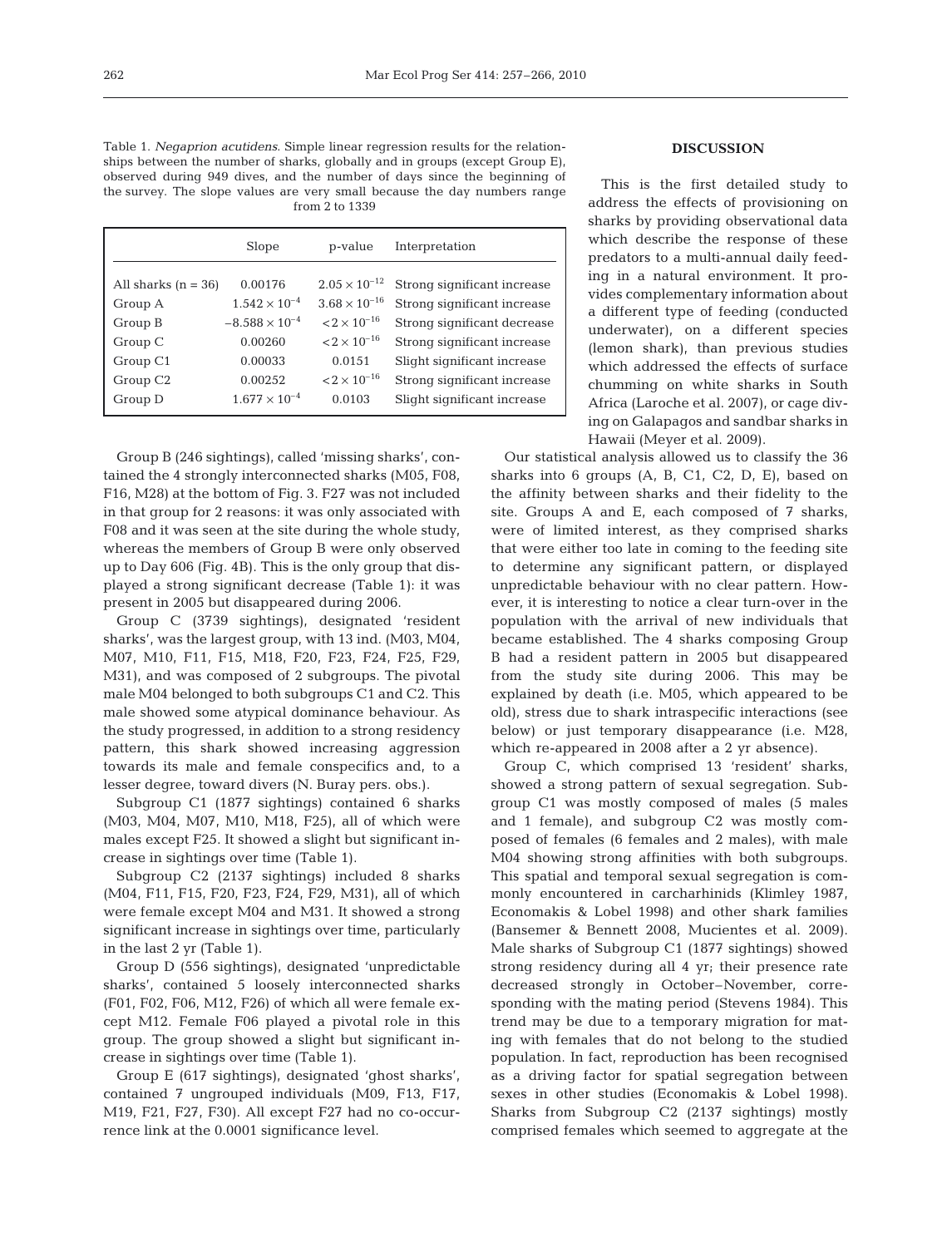feeding site and leave for only a few days for parturition (easily detected by external shape of the belly), as witnessed between August and October in 2005 and 2007 (for F11, F15 and F20), in September 2007 (F23) and in August and October 2008 (F24 and F29; N. Buray pers. obs.).

We considered the 'unpredictable' sharks from Group D, comprising 4 females and 1 male (556 sightings), as 'non-residents'. This term is based mainly on the consideration of the cumulative number of days at the site; it does not refer to a pattern of regular yearly presence at the feeding site during the extended mating period (July to November). This pattern can be seen as the inverse of the disappearance of the C1 sharks in October–November. As some 'resident' males were leaving the study site for mating, some females may have arrived for the same purpose. Genetic investigations on the lemon shark *Negaprion brevirostris* in the Bahamas (Feldheim et al. 2002) have shown that to avoid inbreeding problems within their relatively small populations, they appear to have developed a mating strategy. Whereas female lemon sharks return to their natal grounds each year, males remain nomadic, only infrequently returning to the same mating group. In our study, we found a similar pattern of 'mixing population' in *N. acutidens*, mainly with females potentially coming back to their natal grounds; however, unlike *N. brevirostris* in the Bahamas, males showed a strong residency and site attachment over the years. Assuming similarity in the natural behaviour of these 2 sister species, our findings could be linked to an aggregating effect of shark-feeding, which decreases the mobility of animals, mainly the males, and may contribute to increased inbreeding. This trend may lead to long-term loss of genetic variability in the Polynesian lemon shark populations, even though natural philopatry in *N. acutidens*, which would have been a detrimental factor, seems to be low (Schultz et al. 2008).

Increasing residency was a general trend for the shark population. For all groups except Group B, which was composed of animals that disappeared, the linear regressions had positive slopes (Fig. 4), indicating an increase in shark abundance over time, and their site fidelity increased over the 44 mo, particularly for the 'resident' subgroups, C1 and C2 (Table 1). This means that, despite some sharks leaving and others arriving, the number of days with sharks present and the number of sharks at the site both increased. This trend is explained by the increased attraction of sharks by provisioning, suggesting that learning plays a strong role in optimising their food search (Guttridge et al. 2009). Our findings are consistent with similar situations where other elasmobranchs (rays) learned to associate specific locations with food rewards, with detrimental effects on their behaviour, and indirect effects on the surrounding marine ecosystems, leading to the concept of an 'ecological trap' (Corcoran 2006, Gaspar et al. 2008, Semeniuk & Rothley 2008). In the case of lemon sharks, their increased site fidelity can have a negative effect on gene flow, as mentioned previously, and can also affect their role as top predators in the area, as shown for top terrestrial predators such as dragons *Varanus komodoensis* in the Komodo National Park, where provisioning was eventually banned (Walpole 2001).

Among the negative effects, we observed intraspecific interactions generated by the provision of a limited amount of food. Not all sharks present during a dive acquired food, and this resulted in exacerbated competition among the animals. This pattern can lead to increasing the number of intraspecific dominance actions and the aggression of sharks to acquire food (Ritter 2001), as shown for rays (Semeniuk & Rothley 2008). Dominance is often driven by the size (length) of the sharks in social groups (Allee & Dickinson 1954, Myrberg & Gruber 1974). During several feeding sessions, the largest resident male, M04, appeared to be the most inquisitive, approaching the divers closer than any other individual did. Since males M07 and M18 were dominant in 2005, M04 definitely acquired increasing dominance behaviour with respect to other individuals, which turned into deliberate aggression towards other males when several of them were present. As was previously observed in 2005 for its 2 predecessors, from 2006 onwards M04 often arrived in the morning with fresh scars or notches that can be attributed to intraspecific fights (N. Buray pers. obs.). Aggression increased significantly when resident males came back to the feeding site after the mating period, probably in the context of a reorganisation of the hierarchy, as shown by serious wounds on males that were quite different in their severity and locations from those inflicted on females during mating (Fig. 5). In natural conditions, sicklefin lemon sharks cannot be considered a gregarious species (Stevens 1984), except during the mating period, and animals usually feed separately. Therefore, intraspecific aggression linked to the feeding process, even though natural among carnivorous animals, can be interpreted as deviant behaviour, exacerbated by human activity. Although managers may consider this process of increasing intraspecific aggression to be acceptable among sharks, it represents a real issue regarding the safety of divers for whom the risk of accidental bites has increased critically (Burgess 1998). Between 1979 and 2001, 47% of shark bites in French Polynesia were experienced in the context of shark-feeding activities (Maillaud & Van Grevelynghe 2005). Although anecdotal, this was confirmed by a serious bite by shark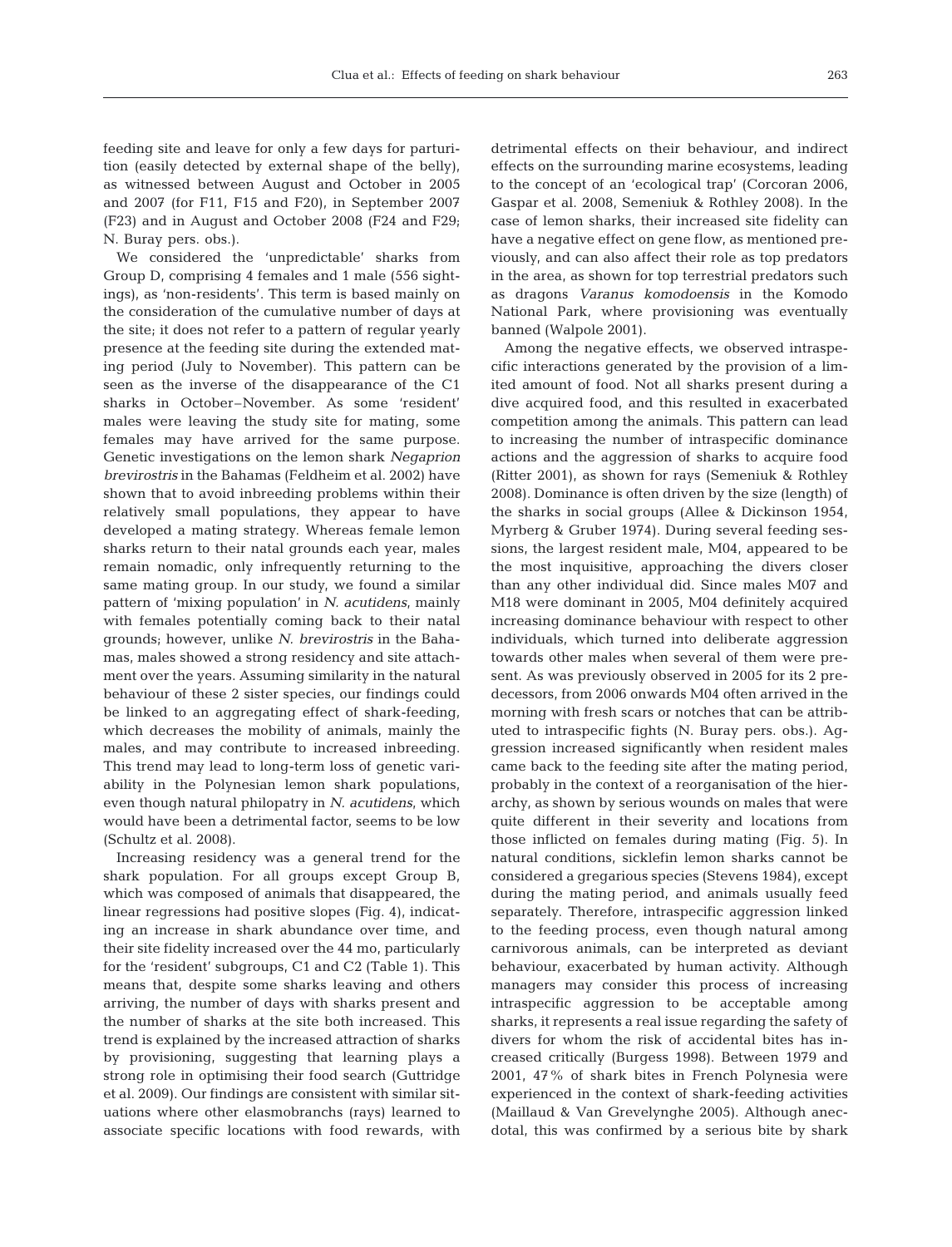

Fig. 5. *Negaprion acutidens*. (a) Mating scars (white lines and dots) in the middle and posterior part of the body of a female lemon shark, and (b) a bite wound located on the throat (arrow) of a male lemon shark, inflicted during intraspecific male–male fighting for dominance (photos by N. Buray)

M04 on the left hand, which was not holding any food, of the diver doing the feeding in January 2006 (N. Buray pers. obs.).

The results of this study indicate that in spite of the provisioning activity, several male and female sicklefin sharks seem to have left the study site while others came back to it for mating. This positive aspect from the perspective of maintaining gene flow between this shark population and adjacent ones is mitigated by the increasing pattern of residency for the overall population during the study. At present, the population seems to be a balanced mix of resident and non-resident individuals, which favours population mixing. However, if the resident sharks increase their numbers and their attachment to the feeding site, group living can generate costs for animals which are normally solitary foragers, such as injuries, predation, increased stress hormone levels and exposure to parasites due to increased transmission rates between individuals (Semeniuk & Rothley 2008). If supplemental feeding can be perceived as an artificial support to sharks by providing easy-to-access resources (Milazzo et al. 2006, Laroche et al. 2007), and can allow increasing energy allocation to other fitness-related activities such as rest and reproduction (Orams 2002), long-term unnatural aggregation can also have long-term fitness consequences for the population. Because the studied population is small, daily aggregations at the same location could result in increased social interactions and increased mating between close relatives, reinforcing the risk of inbreeding. As lemon sharks are known for their polyandry (Feldheim et al. 2004), the potential negative effect on gene flow linked to the increasing residency pattern might be buffered by the multiple paternity process; this needs to be thoroughly monitored. This factor, added to the development of aggression and incremental risk of accidental bites to divers, should lead managers to seriously consider a revision of the regulations on shark-feeding in French Polynesia in order to reduce these risks. An annual cessation of the feeding activity for several months, preferably encompassing the mating period, is an obvious solution. Whereas our study allowed us to draw these preliminary conclusions, additional field investigations are required to better understand the long-term effects of provisioning on shark populations. Further work may also enable us to better understand the risks induced by feeding predators.

*Acknowledgements.* This study benefited from the financial support of the Direction à l'Environnement (DIREN) of French Polynesia and the scientific support of the Coordination Unit of the Coral Reef Initiatives for the Pacific (CRISP Programme), based in Noumea, New Caledonia. We thank the private diving company Top Dive in Moorea for logistic support, and R. Galzin, Centre de Recherche Insulaire et Observatoire de l'Environnement (CRIOBE), J. Werry (University of Griffith) and M. Francis (National Institute of Water and Atmospheric Research), for scientific support.

## LITERATURE CITED

- Allee WC, Dickinson JC (1954) Dominance and subordination in the smooth dogfish *Mustelus canis* (Mitchill). Physiol Zool 27:356–364
- ▶ Bansemer CB, Bennett MB (2008) Multi-year validation of photographic identification of grey nurse sharks, *Carcharias taurus*, and applications for non-invasive conservation research. Mar Freshw Res 59:322–331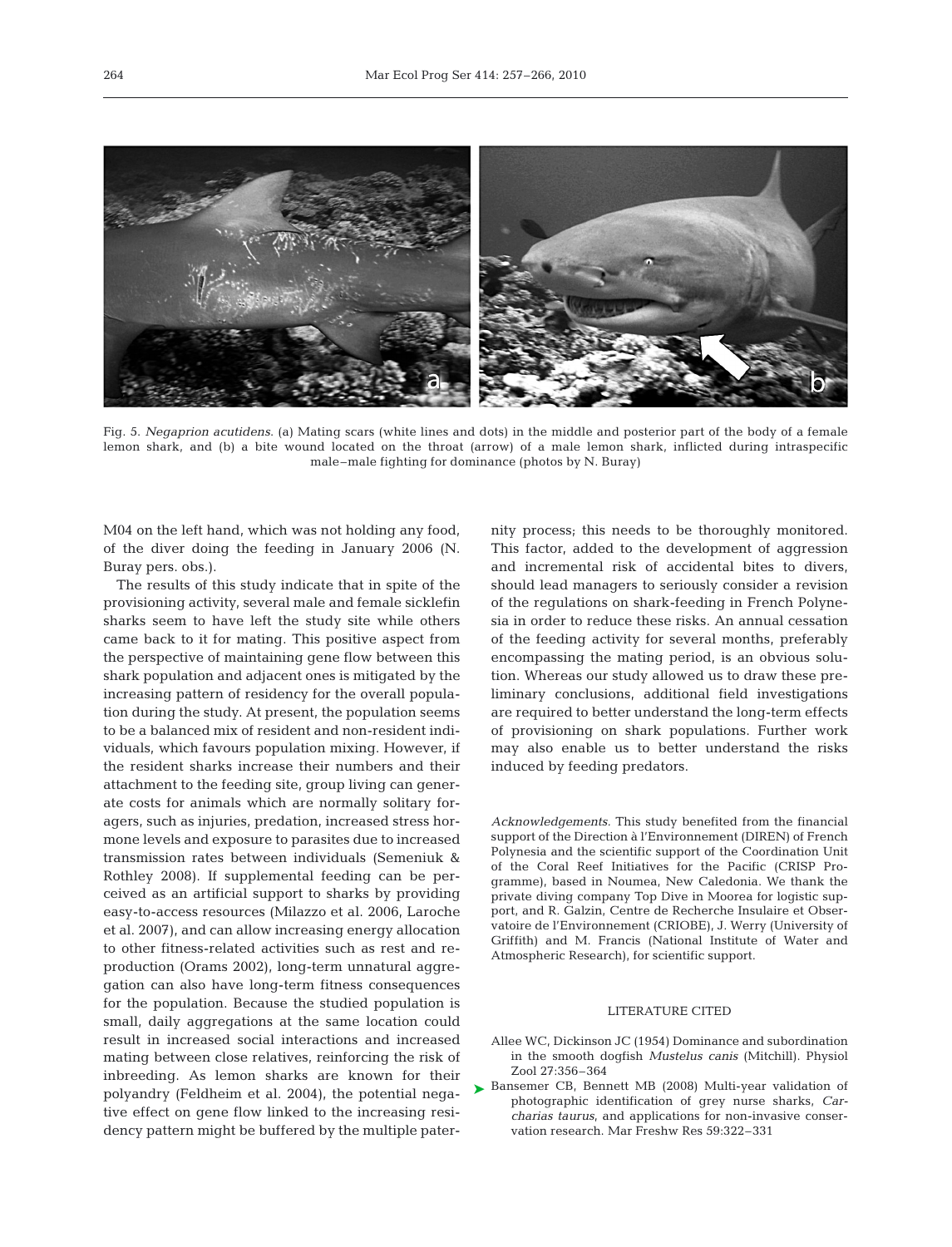- ► Bookbinder MP, Dinerstein E, Rijal A, Cauley H, Rajouria A (1998) Ecotourism's support of biodiversity conservation. Conserv Biol 12:1399–1404
	- Bres M (1993) The behaviour of sharks. Rev Fish Biol Fish 3:133–159
	- Brunnschweiler JM (2010) The Shark Reef Marine Reserve: a marine tourism project in Fiji involving local communities. J Sustain Tourism 18:29–42
	- Buray N, Mourier J, Planes S, Clua E (2009) Underwater photo-identification of sicklefin lemon sharks, *Negaprion acutidens*, at Moorea (French Polynesia). Cybium 33: 21–27
	- Burgess GH (1998) Diving with elasmobranchs: a call for restraint. IUCN Shark Specialist Group. Shark News 11:  $1 - 4$
- ► Chapman DD, Babcock EA, Gruber SH, Dibattista JD and others (2009) Long-term natal site-fidelity by immature lemon sharks *(Negaprion brevirostris)* at a subtropical island. Mol Ecol 18:3500–3507
	- Compagno LJV (1984) Sharks of the world. An annotated and illustrated catalogue of shark species known to date. Part 2. Carcharhiniformes. FAO Fisheries Synopsis 125, Vol 4, Part 2, FAO, Rome
	- Corcoran M (2006) The effects of supplemental feeding on the activity space and movement patterns of the southern stingray, *Dasyatis americana*, at Grand Cayman, Cayman Islands. MSc thesis, Nova Southeastern University, Fort Lauderdale, FL
- DiBattista JD, Feldheim KA, Gruber SH, Hendry AP (2007) ➤ When bigger is not better: selection against large size, high condition and fast growth in juvenile lemon sharks. J Eur Soc Evol Biol 20:201–212
- ► Dicken ML, Hosking SG (2009) Socio-economic aspects of the tiger shark diving industry within the Aliwal Shoal Marine Protected Area, South Africa. Afr J Mar Sci 31: 227–232
	- Tourism Mar Environ 3:15–23
- ► Economakis AE, Lobel PS (1998) Aggregation behavior of the grey reef shark, *Carcharhinus amblyrhynchos*, at Johnston Atoll, Central Pacific Ocean. Environ Biol Fishes 51: 129–139
- ► Feldheim KA, Gruber SH, Ashley MV (2002) Breeding biology of lemon sharks at a tropical nursery lagoon. Proc Biol Sci 269:1655–1662
	- Feldheim KA, Gruber SH, Ashley MV (2004) Reconstruction of parental microsatellite genotypes reveals female polyandry and philopatry in the lemon shark, *Negaprion brevirostris*. Evolution 58:2332–2342
	- Ferreira C, Ferreira T (1996) Observations on white sharks along the South African coast. In: Klimley AP, Ainley DG (eds) Great white sharks: the biology of *Carcharodon carcharias*. Academic Press, San Diego, CA, p 375–384
	- Garrod B, Wilson JC (2006) Nature on the edge? Marine ecotourism in peripheral coastal areas. J Ecotourism 12: 95–120
	- Gaspar C, Chateau O, Galzin R (2008) Feeding sites frequentation by the pink whipray *Himantura fai* in Moorea (French Polynesia) as determined by acoustic telemetry. Cybium 32:153–164
	- Gower JC (1966) Some distance properties of latent root and vector methods used in multivariate analysis. Biometrika 53:325–338
	- Gruber SH (1982) Role of the lemon shark, *Negaprion brevirostris* (Poey), as a predator in the tropical marine environment: a multidisciplinary study. Fla Sci 45:4–75
- Guttridge TL, Myrberg AA, Porcher IF, Sims DW, Krause J (2009) The role of learning in shark behaviour. Fish Fish 10:450–469
- Halpenny EA (2003) NGOs as conservation agents: achieving conservation through marine ecotourism. In: Garrod B, Wilson JC (eds) Marine ecotourism: issues and experience. Channel View Publications, Clevedon, p 107–121
- Holm S (1979) A simple sequentially rejective multiple test procedure. Scand J Stat 6:65–70
- ISAF (International Shark Attack Files) (2010) Species of sharks implicated in attacks on divers. Available at www. flmnh.ufl.edu/fish/sharks/scuba/Shark/Shark.htm
- Johnson R, Kock A (2006) South Africa's white shark cagediving industry: Is there cause for concern? In: Nel DC, Peschak TP (eds) Finding a balance: white shark conservation and recreational safety in the inshore waters of Cape Town, South Africa. Proceedings of a Specialist Workshop, Capetown. WWF South Africa Report Series — 2006/Marine/001, p 40–59
- ► Klimley PA (1987) The determinants of sexual segregation in the scalloped hammerhead shark, *Sphyrna lewini.* Environ Biol Fishes 18:27–40
- ► Laroche RK, Kock AA, Dill LM, Oosthuizen WH (2007) Effects of provisioning ecotourism activity on the behaviour of white sharks *Carcharodon carcharias.* Mar Ecol Prog Ser 338:199–209
	- Legendre P, Legendre L (1998) Numerical ecology, 2nd English edn. Elsevier Science BV, Amsterdam
- ► Maillaud C, Van Grevelynghe G (2005) Shark attacks and bites in French Polynesia. J Eur Urgences 18:37–41
	- Meyer CG, Dale JJ, Papastamatiou YP, Whitney NM, Holland KN (2009) Seasonal cycles and long-term trends in abundance and species composition of sharks associated with cage diving ecotourism activities in Hawaii. Environ Conserv 36:104–111
- Dobson J (2006) Sharks, wildlife tourism, and state regulation.  $\triangleright$  Milazzo M, Anastasi I, Willis TJ (2006) Recreational fish feeding affects coastal fish behavior and increases frequency of predation on damselfish *Chromis chromis* nests. Mar Ecol Prog Ser 310:165–172
	- ► Morrissey JF, Gruber SH (1993) Habitat selection by juvenile lemon sharks, *Negaprion brevirostris*. Environ Biol Fishes 38:311–319
	- ► Mucientes GR, Queizoz N, Sousa LL, Tarroso P (2009) Sexual segregation of pelagic sharks and the potential threat from fisheries. Biol Lett 5:156–159
	- ► Myrberg AA, Gruber SH (1974) The behavior of the bonnethead shark, *Sphyrna tiburo*. Copeia 1974:358–373
		- Newsome D, Rodger K (2008) To feed or not to feed: a contentious issue in wildlife tourism. In: Lunney D, Munn A, Meikle W (eds) Too close for comfort: contentious issues in human-wildlife encounters. Royal Zoological Society of New South Wales, Mosman, p 255–270
	- ▶ Orams MB (2002) Feeding wildlife as a tourism attraction, a review of issues and impacts. Tourism Manag 23:281–293
		- Raup DM, Crick RE (1979) Measurement of faunal similarity in paleontology. J Paleontol 53:1213–1227
		- Ritter EK (2001) Food-related dominance behaviour between two carcharhinid shark species, the caribbean reef shark, *Carharhinus perezi*, and the black tip shark, *Carharhinus limbatus*. Mar Fresh Behav Physiol 34:125–129
	- Schultz JK, Feldheim KA, Gruber SH, Ashley MV, McGovern ➤ TM, Bowen BW (2008) Global phylogeography and seascape genetics of the lemon sharks (genus *Negaprion)*. Mol Ecol 17:5336–5348
	- ▶ Semeniuk CAD, Rothley KD (2008) Costs of group-living for a normally solitary forager: effects of provisioning tourism